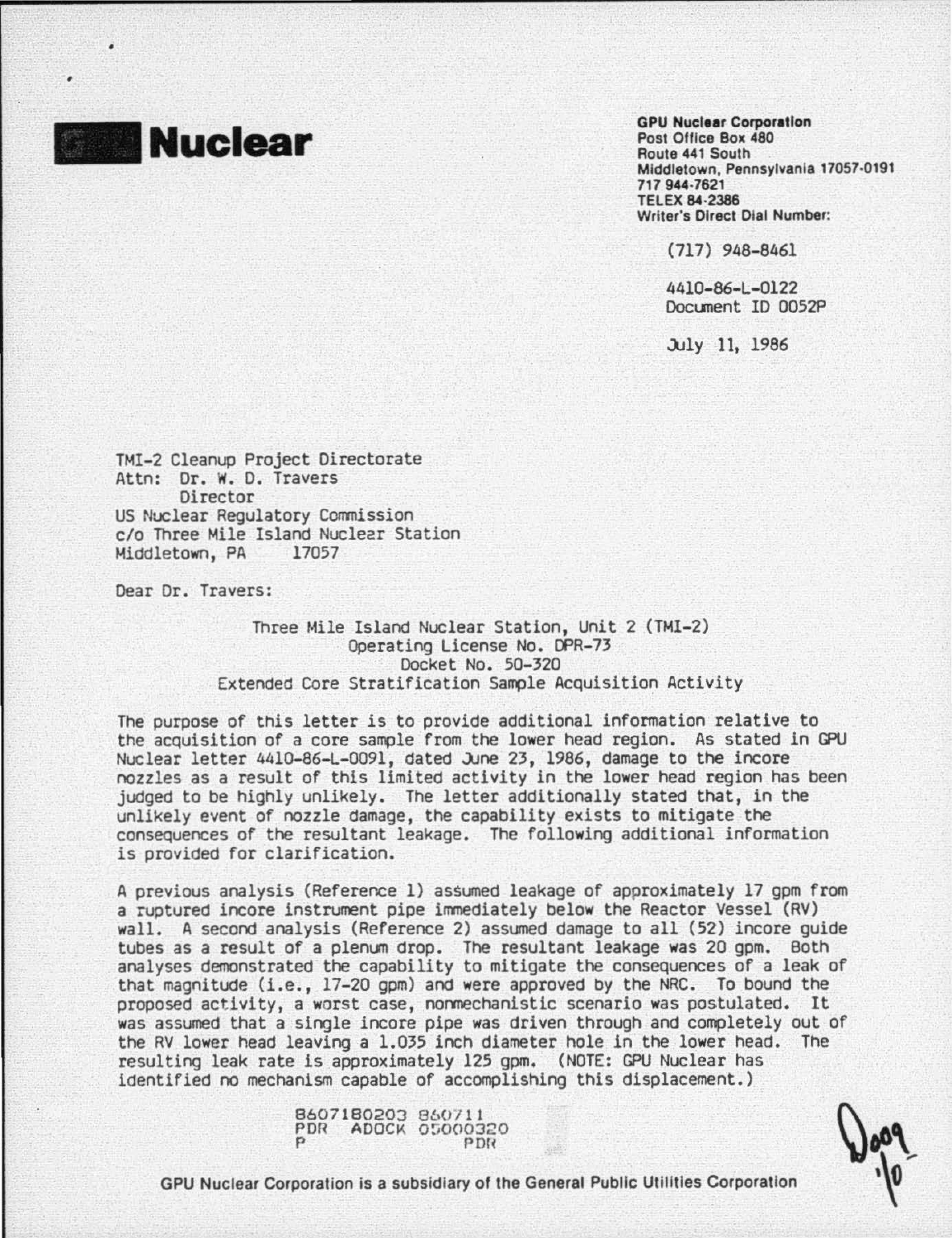...----------------------------------------------

If a 125 gpm leak is assumed to occur, approximately 4 hours would elapse before the water level reached the bottom of the RV hot leg nozzles (elevation 314'). The assumed water level is the current 327'6" level. Leak detection capability in the Internals Indexing Fixture (IIF) is alarmed at  $+3$  inches from the current level. This alarm setpoint corresponds to a leak of approximately 500 gallons or approximately 4 minutes of leakage at the assumed leakrate. As a backup to the alarm, during this drilling operation and for 1 hour after removal of the drillstring, the IIF water level will be logged at 15 minute intervals. Leakage at 125 gpm for 15 minutes would result in leakage of approximately 1900 gallons which corresponds to a 11.5 inch decrease in water level.

Upon detection of a leak, the appropriate valve lineup would be made to begin gravity flow from the Borated Water Storage Tank (BWST) to the RV. Currently, all valves necessary to begin this flow are remotely operated from the COntrol Room. It is estimated that achieving the proper lineup would take approximately 10 to 15 minutes. In the event a valve had to be operated manwally, approximately 30 minutes would be added to the time required to perform the valve lineup. Therefore, the combined maximum time from the beginning of leak to initiation of makeup flow from the BWST to the RV (i.e., assuming one manual valve operation) is estimated to be 60 minutes or 25% of the available time.

Currently, the BWST contains approximately 445,000 gallons of water at approximately 5050 ppm boron. Of this inventory, 355,000 gallons is assumed to be available for gravity feed to the RV.

The Reactor Building basement currently contains approximately 40,000 gallons of water. The last sample of the basement water indicated a boron concentration of approximately 2650 ppmB. For the purpose of this evaluation, the current administrative limits are assumed, i.e., a basement inventory of 70,000 gallons at 1700 ppmS.

Based on the above aescribed plant conditions, approximately 47 hours of gravity feed from the BWST is possible. During that time, the Sump .<br>Recirculation System described in Reference 1 could be installed and made operable. It is estimated that the system would be installed and operable within 8-12 hours under ideal conditions. In any case, installation is expected to be completed in less than 24 hours. Therefore, sump recirculation could be accomplished for a minimum of approximately 24 hours to ensure proper mixing and verify boron concentration prior to establishing flow to the RV. (NOTE: The normally expected 3 volume recirculation cannot be accomplished. However, the mix of 70,000 gallons at 1700 ppm and 355,000 gallons at 5050 ppm results in a boron concentration of approximately 4500 ppmB which exceeds the Technical Specification minimum of 4350 ppm.)

Since the core sampling machine operates on normal plant A.C. power, any loss of off-site power will automatically stop drilling activities. No core sampling will be initiated under such conditions. The Technical Specification required diesels will remain available to provide power for water level monitoring and recirculation in the event of the loss of off-site power.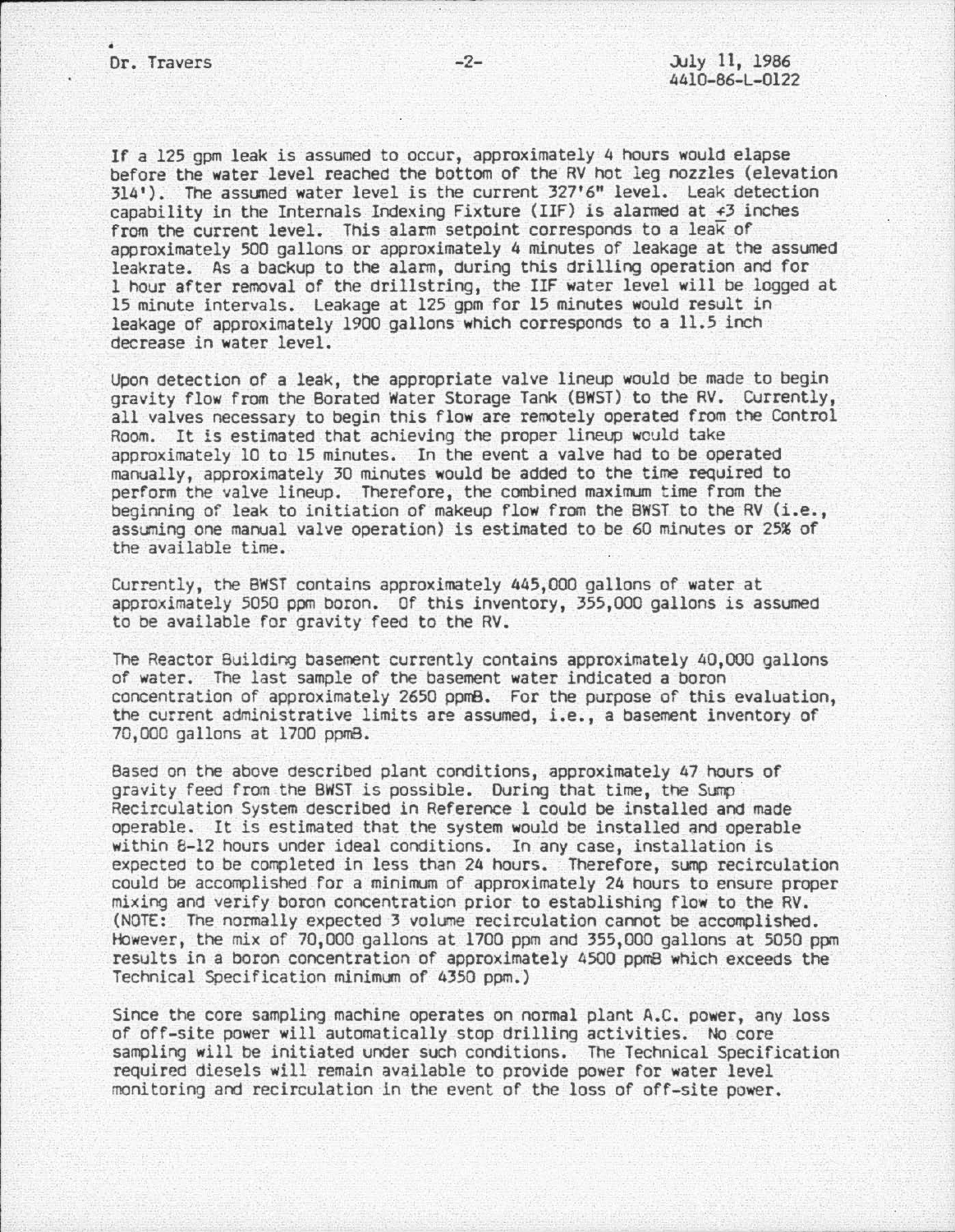Based on the above, it is concluded that sufficient capability exists to maintain the TMI-2 core covered with borated water for an indefinite period in the event of the postulated nonmechanistic event involving the complete loss of an incore instrunent nozzle during lower head core boring. Thus, the proposed activity can be conducted without undue risk to the health and safety of the public.

Sincerely, • R. Standerfer

Vice President/Director, TMI-2

FRS/RBS/eml